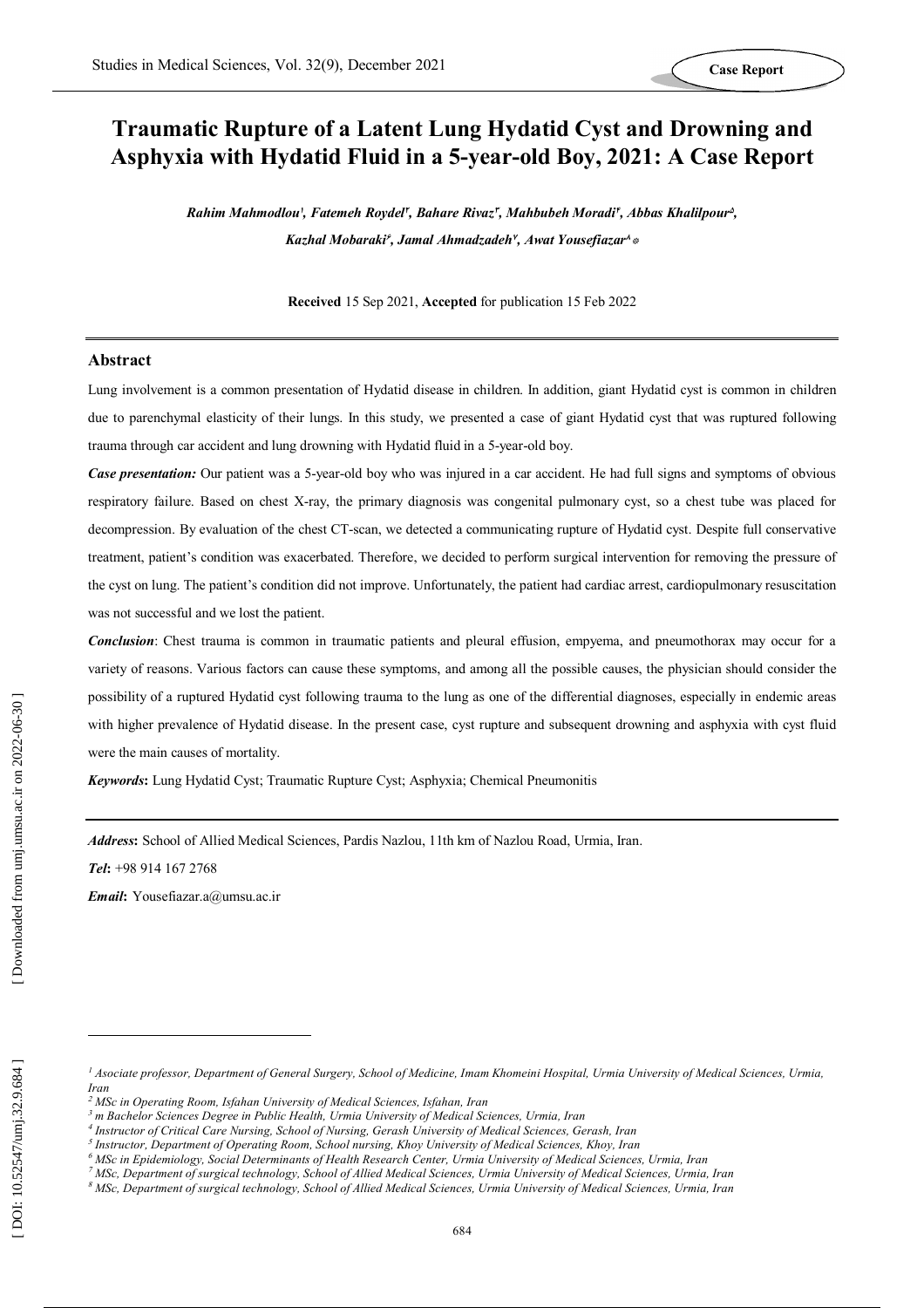#### **Introduction**

Hydatid disease is a main health and economic issue in vast areas in the world. This zoonotic disease is endemic in countries with agriculture and livestock economy such as Mediterranean countries, south Africa, the Middle East, South America and New Zealand ( 1 ). Hydatid disease is caused by the tapeworm Echinococcus granulosus. The worm has two hosts. The definitive hosts are certain carnivores notably dogs harboring mature parasites in their intestine, and intermediate hosts including herbivores such as sheep, goats as well as humans that are known as aberrant intermediate hosts ( 2 ). Man is infected with echinococcus by eating vegetables infested with dog feces (1, 2).

Lung involvement is the common presentation of Hydatid disease among children. Furthermore, due to parenchymal elasticity of children's lungs, giant Hydatid cysts (>10 cm) are prevalent in them ( 1 ). On the other hand, giant cysts are susceptible to rupture and threaten the patient's life during trauma; therefore, the importance of the cyst can be more than the trauma itself $(3)$ .

Diagnosis of a ruptured Hydatid cyst, especially in a critical condition, is difficult. After rupture and evacuation of cyst contents, the radiologic features that are a main factor of diagnosis are changed and the diagnosis of Hydatid cyst becomes difficult, delaying its treatment ( 4, 5 ). Perforated Hydatid cysts may be misdiagnosed as pneumonia, tuberculosis, lung abscess, and lung tumor. Finally, when the whole content of cysts are released and fill the cyst cavity

with air, a thin -walled, hollow, air -filled cavity or tension -air bag can be diagnosed as pneumothorax ( 4, 5 ). Treatment of pulmonary Hydatid cyst is mainly surgical and it should be done before the occurrence of complications; however, in acute phase of perforated Hydatid cyst, especially communicating rupture when patient is in respiratory failure due to chemical pneumonitis, the first priority is to stabilize the patient conditions ( 6 ) .

In this study, we have presented a case of giant Hydatid cyst ruptured following trauma by car accident and drowning the lung with Hydatid fluid in a 5 -year old boy.

#### **Case presentation**

Our patient was a 5 -year -old boy who was injured in collision of an automobile 30 minutes before admission to hospital. The patient arrived in hospital by emergency medical services. His primary vital sign was as follows: RR: 32/min. PR: 130, BP: 90/52. The boy was in respiratory distress status and had full signs and symptoms of obvious respiratory failure such as cyanosis, nasal flaring, accessory respiratory muscle efforts, agitation, and perspiration.

The patient was immediately intubated and ventilated with 100% FiO2. There was no respiratory sound in right hemi -thorax and the sound was diminished in left hemi -thorax. SaO2 was 80 -90% through the administration of 100% FiO2. Portable chest - x -Ray showed a large cyst with compressed right upper lobe that shifted mediastinum to the left (Figure 1).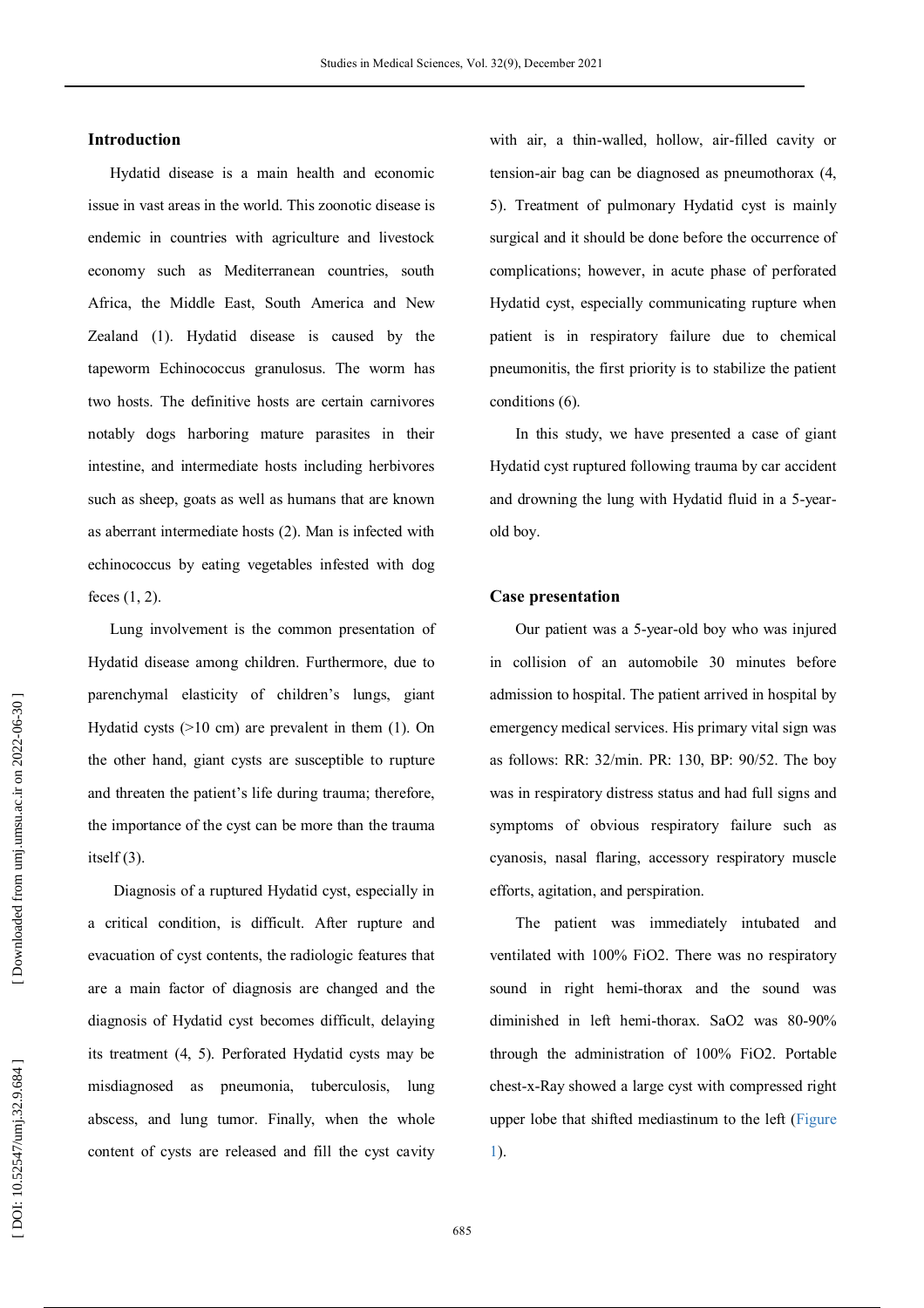

**Fig 1:** Portable C-X-Ray that shows mediastinal shift to left and right upper lobe collapse

Primary diagnosis was congenital pulmonary cyst that expanded due to mechanical ventilation. Because of unilateral valve mechanisms, the uninvolved lung was compressed with the hyperinflated cyst. Therefore, chest tube was inserted in right hemi -thorax with the hope of perforating the cyst and decompressing the uninvolved lung. Afterward, the patient was referred to a level I trauma center.

At the time of arrival, his vital sign was as follows: BP: 95/50, PR: 110/min, SaO2:88% by mechanical ventilation and Fio2: 100%.

The patient was managed based on probable diagnosis at the primary trauma center by chest - x -Ray, namely a congenital cyst that hyper -inflated due to mechanical ventilation.

We were faced with two main questions. If the culprit is the cyst, why has it showed itself after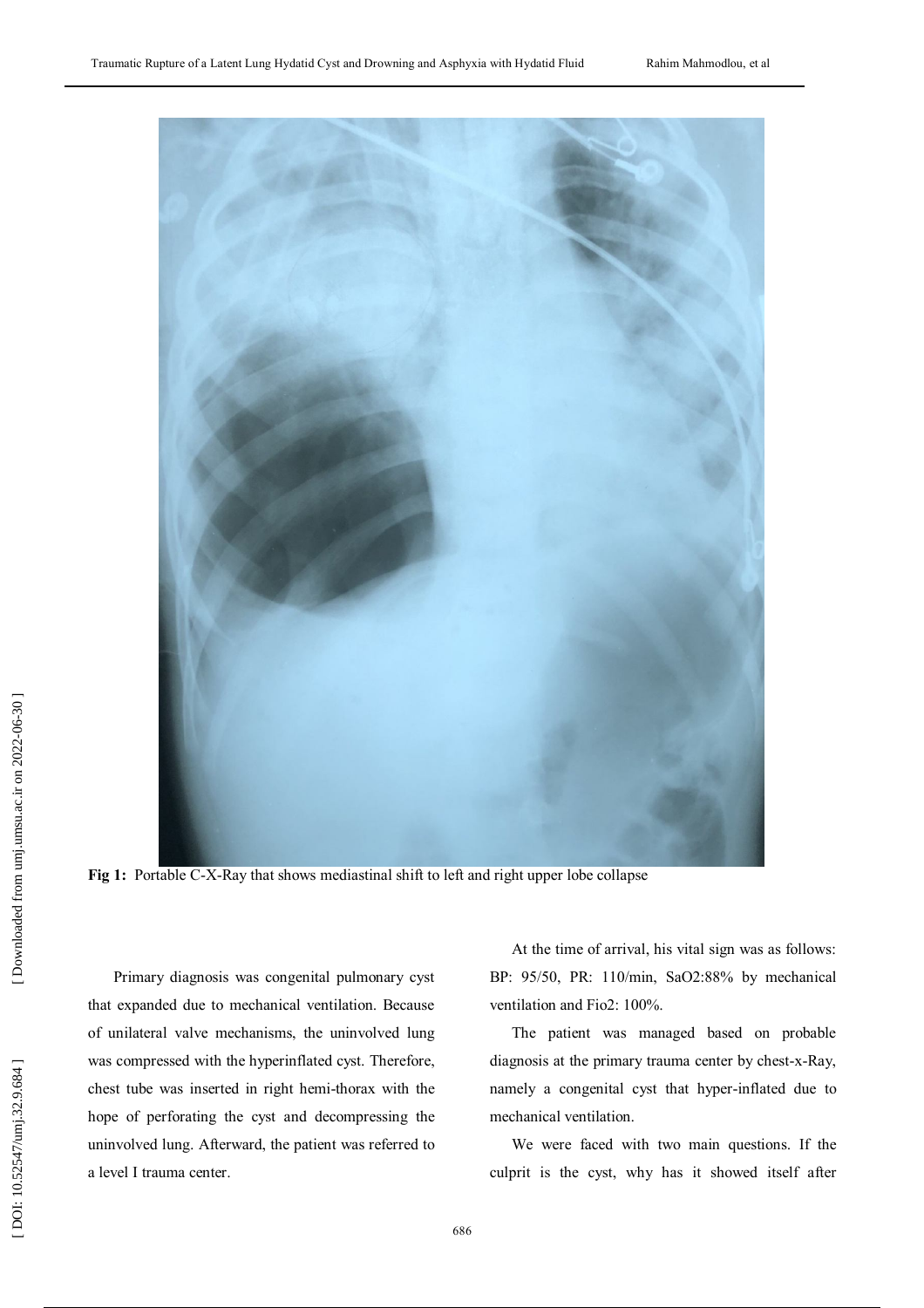trauma? And what is the relationship between trauma and the cyst?

To clarify this mystery, the patient underwent chest CT -scan without contrasts. After that, the puzzle was solved (Figure 2).

By evaluation of the chest CT -scan, we diagnosed a communicating rupture of Hydatid cyst, near drowning of the patient with Hydatid fluid, and compression of remaining lung secondary to pericyst overexpansion due to mechanical ventilation.

 Our intervention included conservative treatment for stabilizing the patient. Therefore, intravenous hydrocortisone (25 mg stat), antibiotic, and ranitidine were prescribed. The patient was ventilated by mechanical ventilation using SIMV MODE: Fio2; 100% TV: 130 RR: 18PEEP: 5 cm H2O. Despite full conservative treatment, his condition got worse and even with receiving 100% FiO2, his arterial oxygenation was inadequate and SaO2 was <90%.

In this condition, the only thing that seemed likely to help the patient was removing the pressure of the cyst on the lung. Our postulation was that "progressive inflation of the cyst due to mechanical ventilation will stop remaining lung function". So, the patient was transferred to operating room and anterolateral

thoracotomy was performed in supine position. Intraoperative findings include a large cyst occupying the whole hemi -thorax like a lobar emphysema. The whitish and thin wall of cyst showed that the cyst was of Hydatid type. After incision of pericyst, the large cyst membrane was removed, bronchial opening was closed with 4/0 Vicryl, and the overzealous pericyst was removed with Endo stapler. Right upper lobe was as stiff as liver and gas exhaustion was obvious from bronchial opening despite severe ventilation, namely findings that support parenchymal pathology. After insertion of chest tube, the thoracotomy was closed, but unfortunately the patient's condition did not improve.

The patient returned to ICU and conservative treatment continued; unfortunately, his oxygenation worsened in spite of 100% oxygen delivery using CMV mode. Four hours after surgery, the patient showed bradycardia and was hypotensive. Norepinephrine was started and his hemodynamics corrected transiently, but SaO2 remained under 80%. Regrettably, his bradycardia status was persistent and the patient had cardiac arrest. Cardiopulmonary resuscitation was not successful and the boy was deceased.

A written informed consent was obtained from the family.



**Fig 2.** Chest CT-scan showing hyper inflated cyst with mediastinal shift and flooded intact lung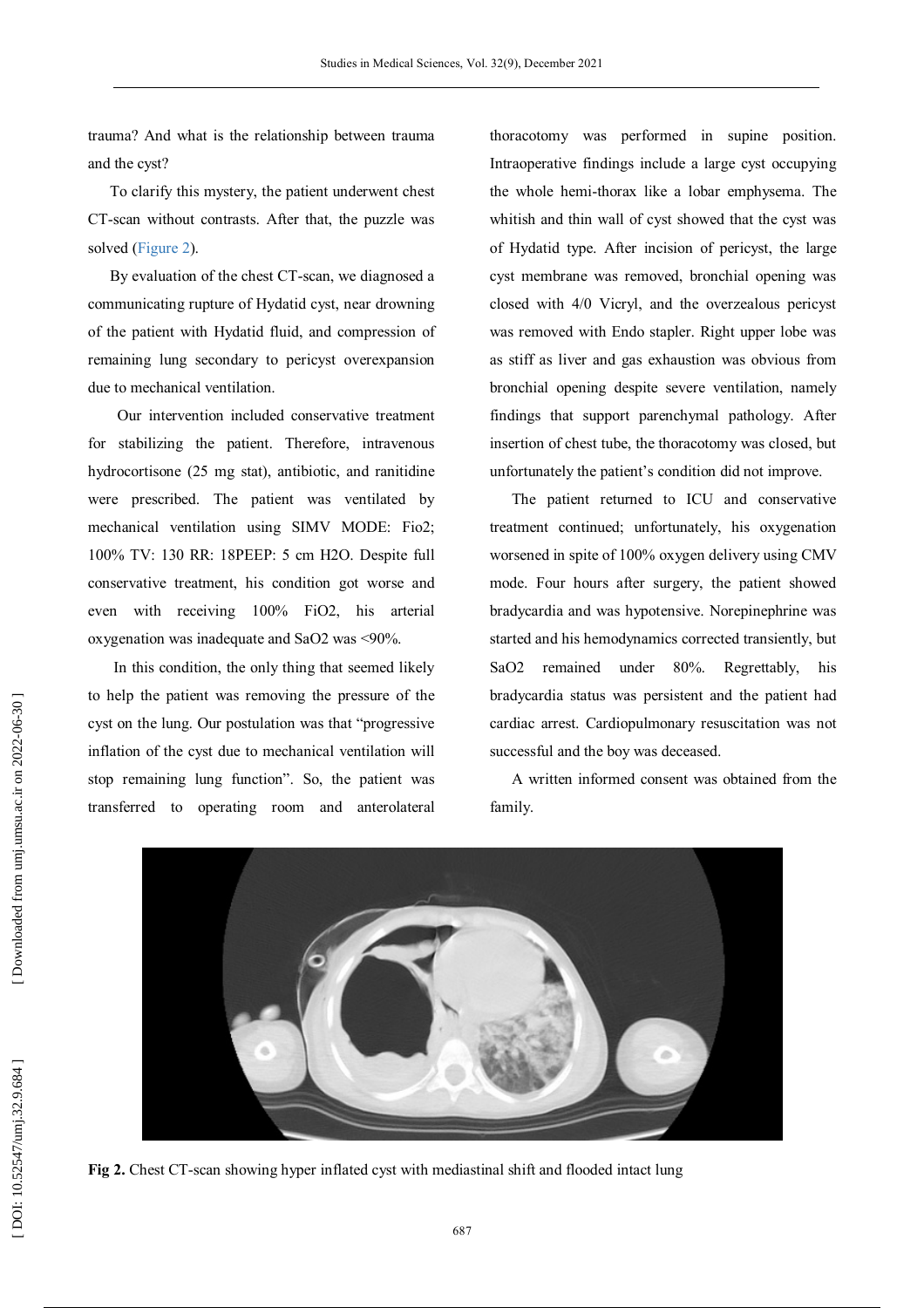#### **Discussion**

Natural history of pulmonary Hydatid cyst indicates relentless growth until the complications occur, unless the diagnosis is made before complications ( 1 - 3, 7 ). The lung is second to liver in involvement by this disease ( 2 ). Hydatid disease in lung has several unique characteristics, and due to high elasticity of the lung parenchyma, delayed presentation of symptoms is common in pulmonary Hydatid cyst. The cyst growth rate is high in the lungs; therefore, it can reach a giant size before the diagnosis. Because children's lungs are more elastic than adults, the difference in growth rate is exaggerated in children's lungs. It is reported that the cyst growth rate in adult is 1cm/year while in children it is 5 cm per year. The rapid increase in size has two consequences. Firstly, pulmonary Hydatid cyst in children is clinically more common than liver and secondly, giant cyst  $(>10$  cm) and its complications such as rupture are prevalent in their  $lungs. (2, 6-8)$  In the present case, similar to the data reported in previous studies, ( 7, 9 ) we were faced with a giant ruptured cyst that involved the whole hemi -thorax.

Rupture of Hydatid cyst can be classified into three categories: 1) contained rupture, when the endocyst is ruptured but pericyst is intact and thus the contents of cyst have no communication with tracheobronchial tree or pleural space, 2) communicated ruptured, when the endocyst is ruptured and cyst contents are drained with bronchioles that have been incorporated in the cyst, 3) Direct or broken rupture, in which endocyst and pericyst are ruptured simultaneously and the cyst contents spill into pleural space ( 8 ). In present study, we were confronted with a communicated rupture.

Although each type of rupture has its own potential danger, the communicating rupture is the most dangerous type because of drowning and asphyxia with cyst fluid and suffocation due to airway obstruction with particles of ruptured membrane that threatens the patient life. Furthermore, it can lead to endobronchial spread of Hydatid cysts, anaphylactic shock, circulatory collapse and acute respiratory failure ( 4, 5, 8 ) .

Pulmonary Hydatid cyst can be discovered in three manners. Firstly, it may be asymptomatic and detected during an unexpected imaging such as pre -employment examinations, which is uncommon in children. Secondly, pulmonary Hydatid cyst may present with respiratory symptoms such as chest pain, cough, and dyspnea. Thirdly, it can present with complications, namely rupture  $(2, 8)$ .

Despite these definitions for Hydatid cyst, in the present case, the patient was a child without symptoms in whom the rupture and fatal complications of Hydatid cyst were the first presentation of pulmonary Hydatid cyst . Asphyxia followed by sudden death occurred due to rapid growth of cyst in lung, posttraumatic rupture, and catastrophic complications.

Tension pneumothorax is the most common misdiagnosis in the ruptured Hydatid cyst, ( 7 ) and was a differential diagnosis in our case report.

Treatment of pulmonary Hydatid cyst is mainly surgical and should be done before occurrence of complications. Nevertheless, in acute phase of perforated Hydatid cyst, especially communicating rupture in which the patient is in respiratory failure due to chemical pneumonitis, the first priority is to stabilize the patient conditions ( 6 ). The main principles of this surgery are the prevention of spillage, removing cyst membranes including germinative and laminated membrane, closings bronchial openings, and handling the pericyst cavity (10 ). Covering surroundings of cyst with gauze or long gauzes soaked with hypertonic saline will prevent intraoperative spillage (10 ). The cyst can be removed by enucleation in intact cysts or removing membranes in perforated ones ( 6, 10 ). After removing the cyst, the pericyst cavity can be managed

Downloaded from umj.umsu.ac.ir on 2022-06-30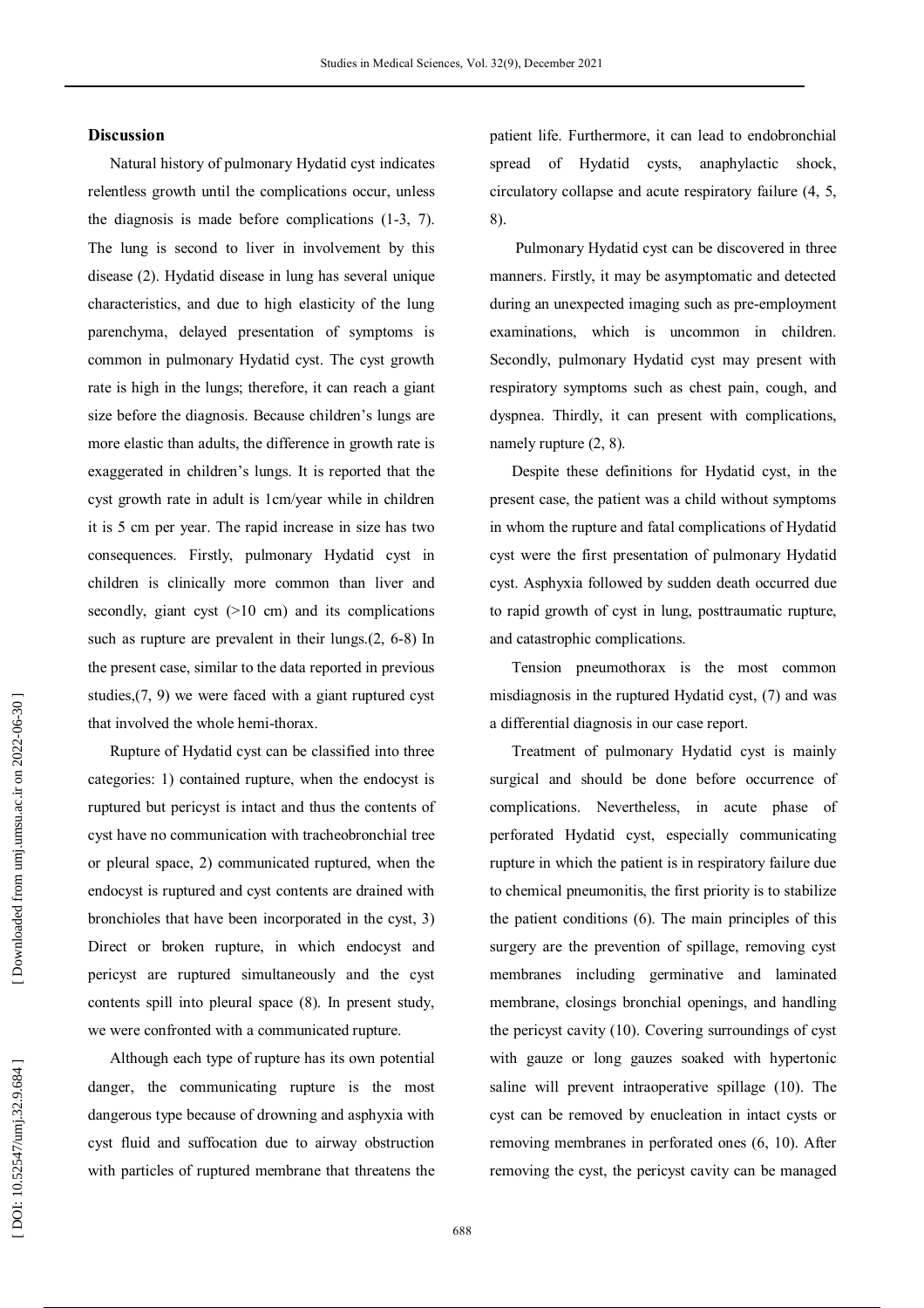by capitonage or non -capitonage methods such as secularization  $(5, 6, 10)$ .

In the present study, removal of ruptured cyst membrane and closure of the bronchial tree by Vicryl suture were performed. Because of the emergency surgery, pulmonary resection and capitonage were avoided.

In various studies extracorporeal membrane oxygenation (ECMO) was used for acute severe lung failure. Unfortunately we didn't have access to the ECMO machine for using after surgery during ICU follow up.

## **Conclusions**

Chest trauma is common in traumatic patients, and pleural effusion, empyema, and pneumothorax may occur for several reasons. Many factors can cause these symptoms, and among all the possible factors, the physician must consider the possibility of a ruptured Hydatid cyst following trauma to the lung as one of the differential diagnoses, especially in endemic areas that have a higher prevalence of Hydatid disease. In the present case, cyst rupture and subsequent drowning and asphyxia with cyst fluid were the main cause of mortality. One question that remained unanswered in this case, however, was as follows: what could we have done for saving the patient?

#### **Acknowledgments**

None.

### **Conflicts of Interest**

The authors declare that they have no conflict of interest.

## **Informed Consent**

Informed consent was obtained from all patients for being included in the study.

#### **Authors Contributions**

RM, AY is a main operator who performed the intervention, and a primary author of manuscript development. KM, JA, FR,BR, AKH and MM collected background data, and provided significant authorship in the development of manuscript.

### **References**

- 1. Özdemir A, Bozdemir ŞE, Akbiyik D, Daar G, Korkut S, Korkmaz L, et al. Anaphylaxis due to ruptured pulmonary hydatid cyst in a 13-year-old boy. Asia Pacific Allergy 2015;5(2):128 -31.
- 2. Stewart M, Cunningham M. Tension pneumothorax complicating pulmonary hydatid disease in childhood. Clinical pediatrics 1987;26(8):422 -4.
- 3. Gulalp B, Koseoglu Z, Toprak N, Satar S, Sebe A, Gokel Y, et al. Ruptured hydatid cyst following minimal trauma and few signs on presentation. Neth J Med 2007;65(3):117 -8.
- 4. Hijazi MH, Al -Ansari MA. Pulmonary hydatid cyst in a pregnant patient causing acute respiratory failure. Ann Thorac Med 2007;2(2):66.
- 5. Shameem M, Akhtar J, Bhargava R, Ahmed Z, Khan NA, Baneen U. Ruptured pulmonary hydatid cyst with anaphylactic shock and pneumothorax. Respir. Care 2011;56(6):863 -5.
- 6. Ashour MH, Hajjar WM, Ishaq M, Alamassi M, Saleh W, Al Kattan KM, et al. Pulmonary hydatid cysts: the naturally occurring models for rupture. Asian Cardiovasc Thorac Ann 2016;24(7):670 -5.
- 7. Sokouti M, Shokouhi B, Sokouti M, Sokouti B. Giant Pulmonary Hydatid Cyst and Trauma in a 9 Year -Old Child: A Case Report. Open Respir Med J 2015;9:67.
- 8. Jedidi M, Mlayeh S, Masmoudi T, Souguir MK, Zemni M. Sudden death due to hydatid cyst: thirty -four medicolegal autopsy cases. Am. J. Forensic Med. Pathol 2014;35(1):29 -33.
- 9. Arroud M, Afifi MA, El Ghazi K, Nejjari C, Bouabdallah Y. Lung hydatic cysts in children: